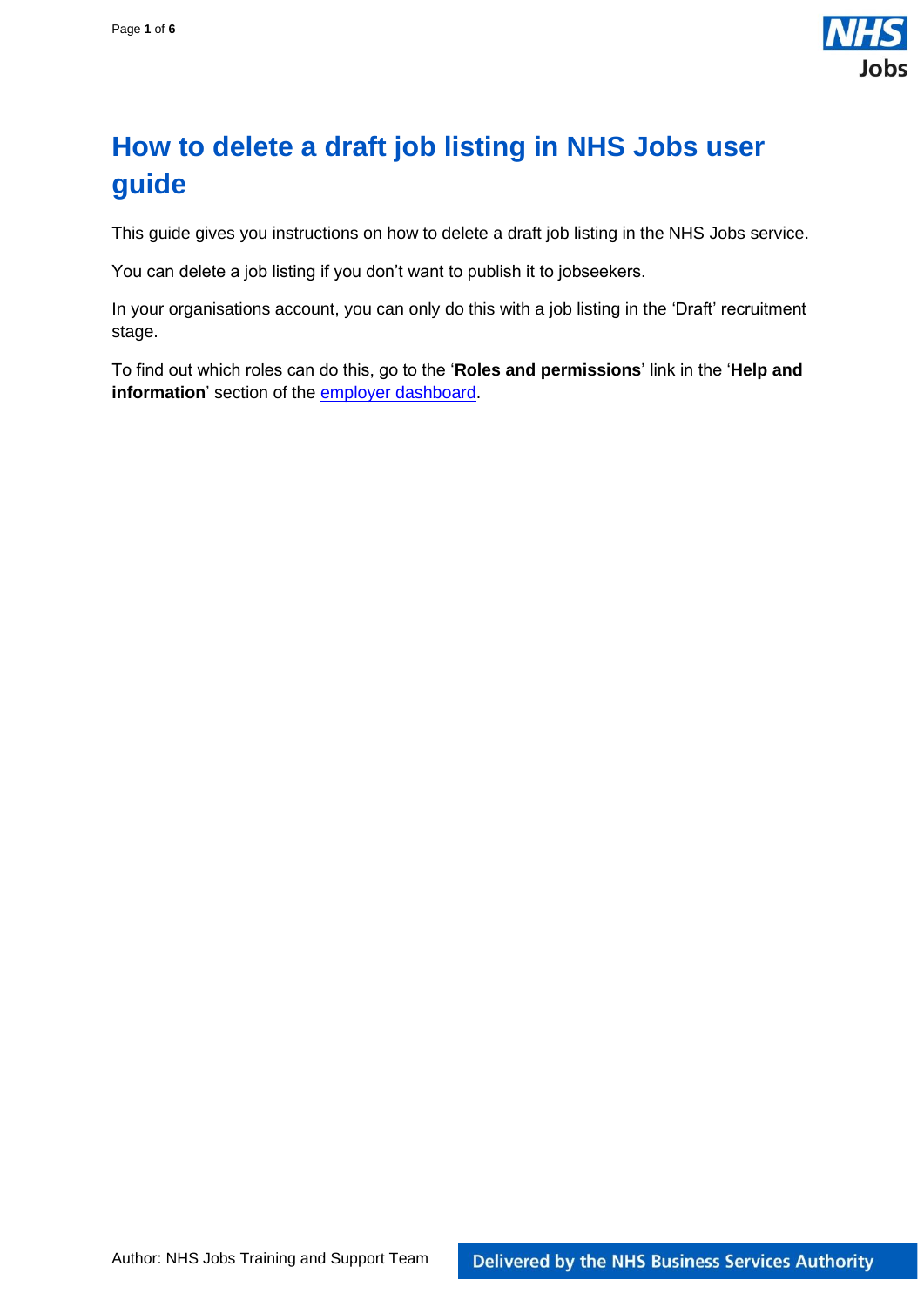# **Contents**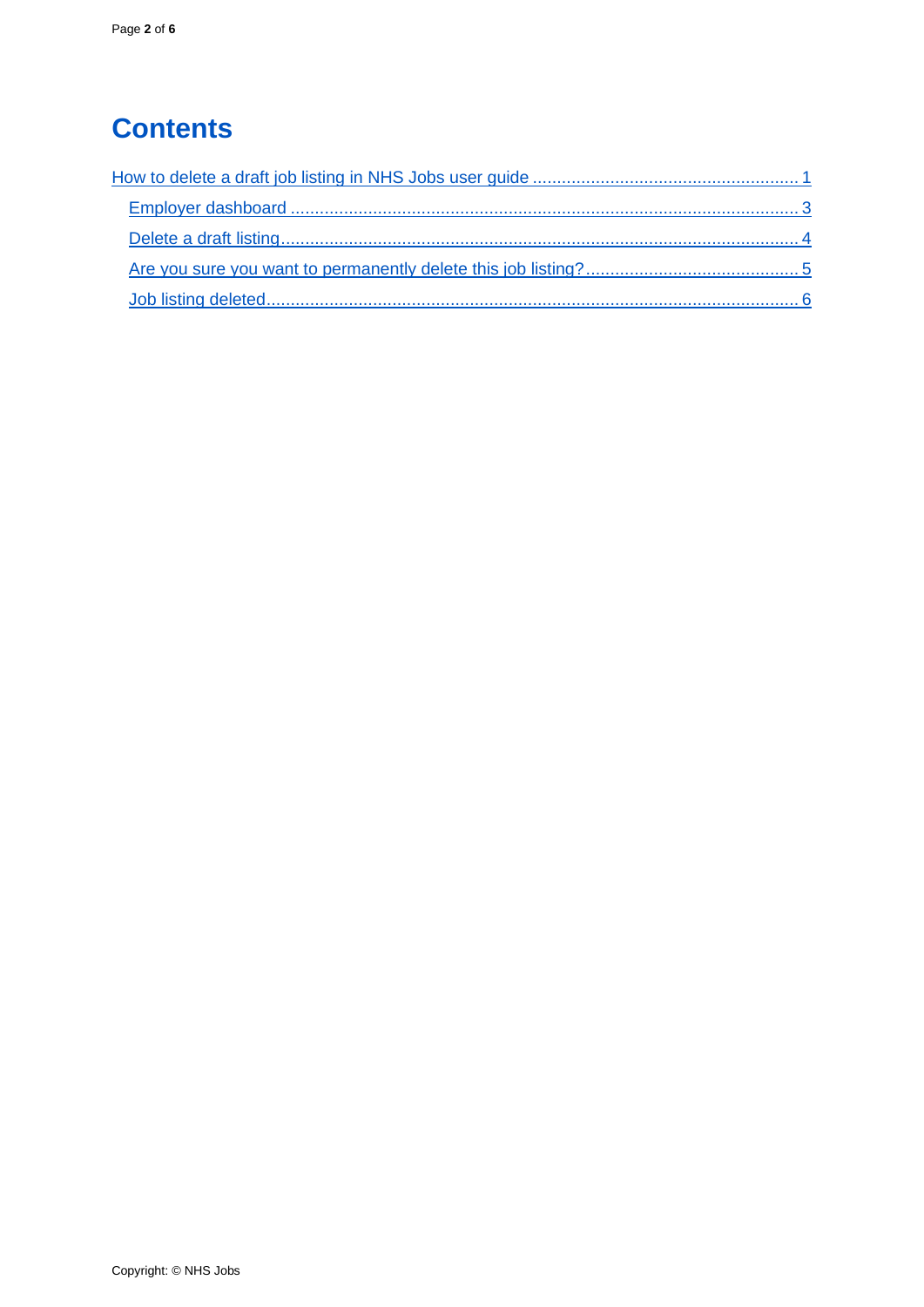### <span id="page-2-0"></span>**Employer dashboard**

This page gives you instructions for how to delete a job listing in your organisations account.

**Important:** The employer dashboard is shown. You can only delete a job listing in the 'Draft' recruitment stage. Any NHS Jobs role in your organisations account can do this.

To delete a job listing, complete the following step:

**1.** Select the '*Drafts'* link.

| Jobs<br><b>NHS</b>                                                    |                           | You're viewing NHS Training and Support<br>Change<br>Signed in as Liam M1 Sign Out<br>Show tasks for all accounts |
|-----------------------------------------------------------------------|---------------------------|-------------------------------------------------------------------------------------------------------------------|
| <b>BETA</b> Your feedback will help us to improve this service.       |                           |                                                                                                                   |
| <b>NHS Training and Support</b><br><b>Dashboard</b><br>Tasks by stage | Listings by user          | What you can do<br><b>Create a job listing</b><br>Search for a listing                                            |
| Showing tasks for<br>All users<br>$\checkmark$                        |                           | Search for an applicant                                                                                           |
| <b>Draft</b>                                                          | 1                         | <b>Manage the account</b><br><b>Manage users</b>                                                                  |
| <b>Published</b>                                                      | $\mathbf 0$               | At risk applicants<br><b>Accredited logos</b><br><b>Key performance indicators</b>                                |
| <b>Shortlisting</b>                                                   | $\mathbf 0$               | (KPIs)<br><b>Approval settings</b>                                                                                |
| <b>Interviews</b>                                                     | 2 - on track 0, overdue 2 | Departments<br><b>Welsh listings</b>                                                                              |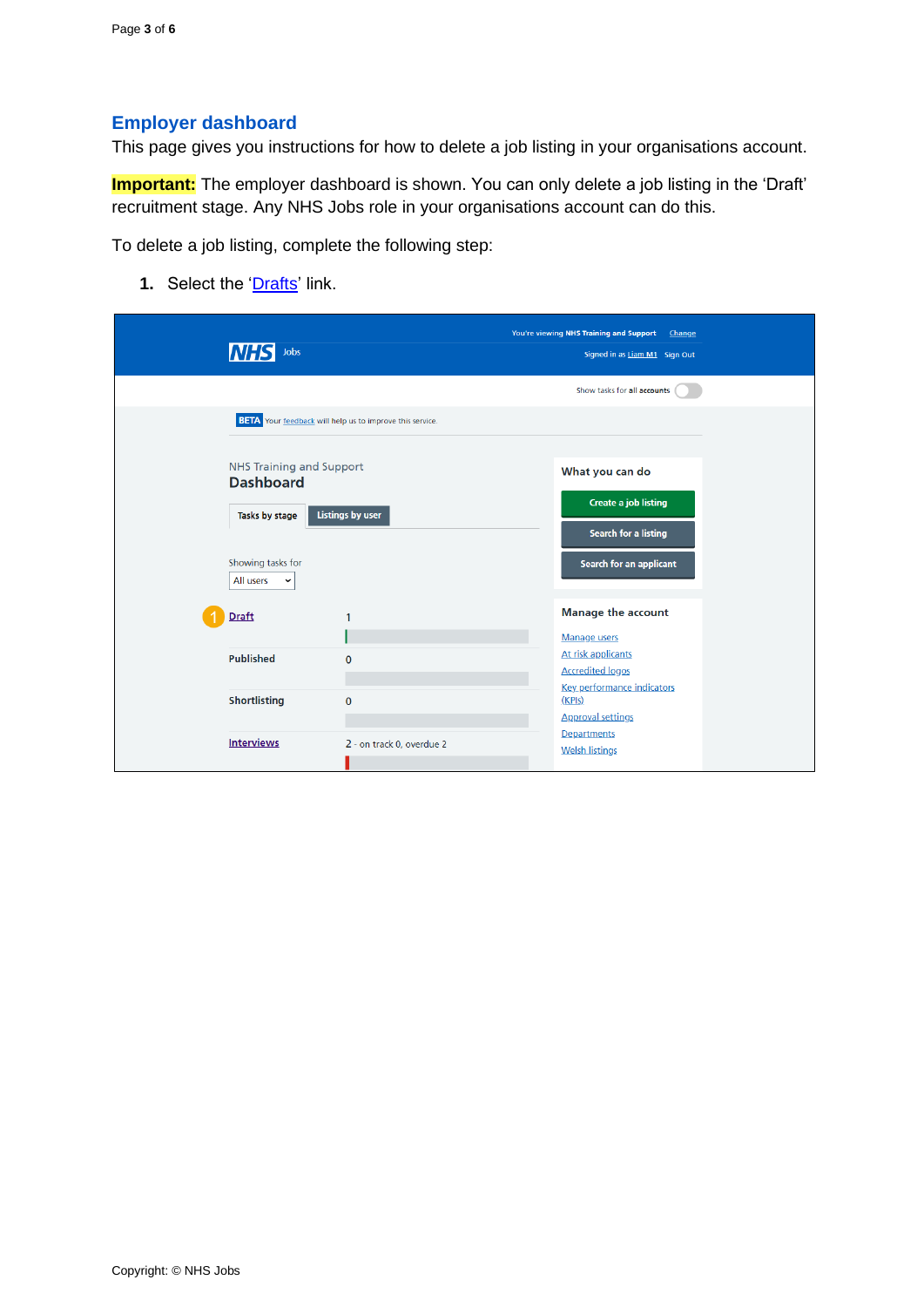### <span id="page-3-0"></span>**Delete a draft listing**

This page gives you instructions for how to delete a draft job listing.

Find the listing and complete the following step:

1. Select the ['Delete the listing'](#page-4-0) link.

| Jobs                                                                                                                                                                                                                           |                                |                      | You're viewing NHS Training and Support<br>Signed in as Liam M1 Sign Out | Change            |
|--------------------------------------------------------------------------------------------------------------------------------------------------------------------------------------------------------------------------------|--------------------------------|----------------------|--------------------------------------------------------------------------|-------------------|
|                                                                                                                                                                                                                                |                                |                      | Show tasks for all accounts                                              |                   |
| <b>BETA</b> Your feedback will help us to improve this service.                                                                                                                                                                |                                |                      |                                                                          |                   |
| < Go back<br><b>NHS Training and Support</b><br><b>Draft</b><br>Showing tasks for<br>All users<br>$\check{ }$<br>Showing tasks<br>All<br>$\check{ }$<br><b>Draft</b><br><b>Job title</b><br>Liams' draft test<br>T0111-22-8148 | Date started<br>18 Feb 2022    | Task<br><b>Draft</b> | What needs doing next<br>Complete the listing or<br>Delete the listing   |                   |
| <b>Privacy policy</b><br><b>Terms and conditions</b>                                                                                                                                                                           | <b>Accessibility Statement</b> | Cookies              | How to create and publish jobs                                           | © Crown copyright |

**Tip:** If you've got a lot of job listings, you can use the '**Showing tasks for**' and '**Showing tasks**' drop-down menu to filter and reduce the number of listings on the page.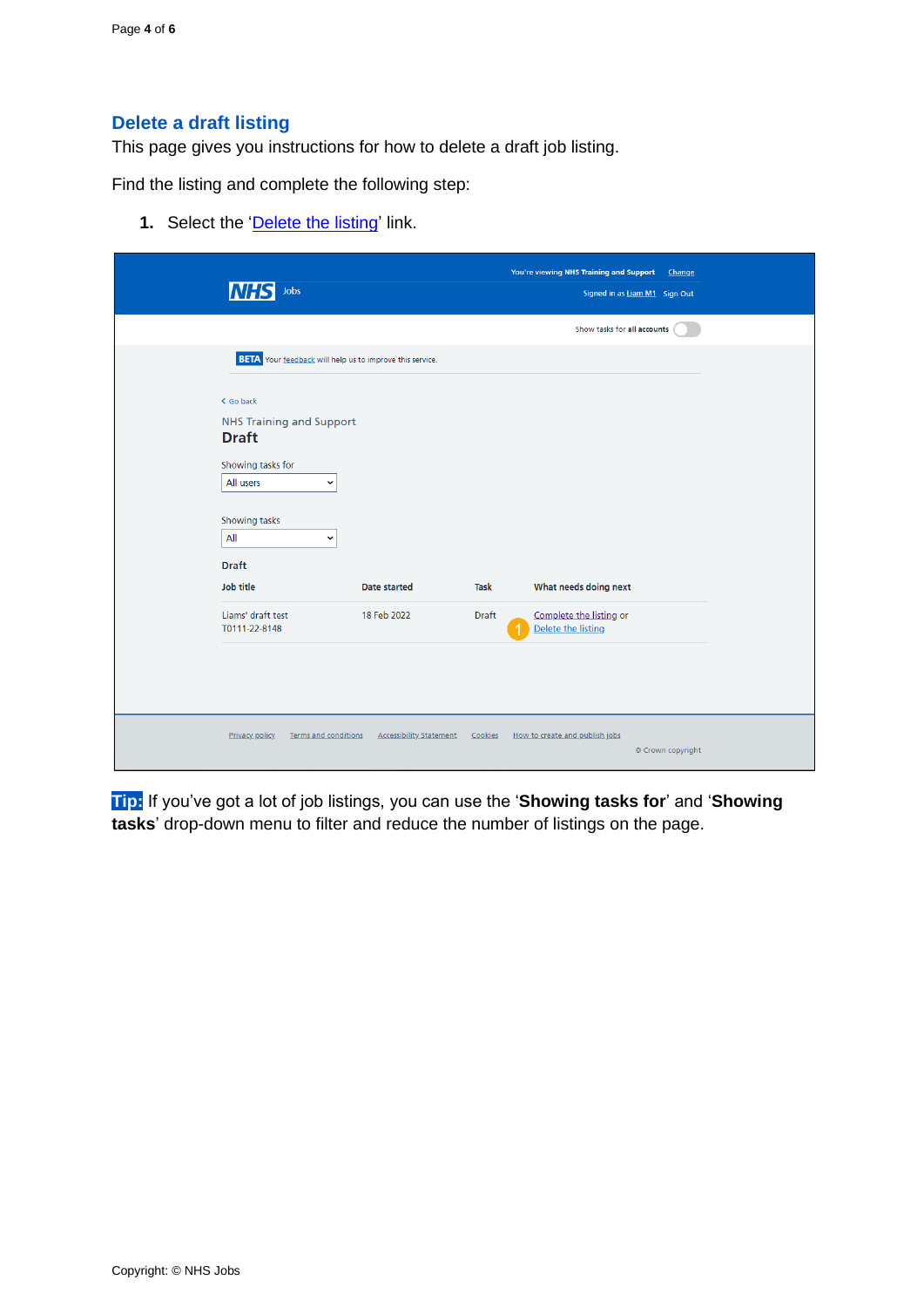#### <span id="page-4-0"></span>**Are you sure you want to permanently delete this job listing?**

This page gives you instructions for how to confirm if you're sure you want to permanently delete this job listing.

**Important:** If you delete a job listing, you'll not be able to recover this information.

To confirm if you're sure you want to permanently delete this job listing, complete the following steps:

- **1.** Select an answer:
	- ['Yes, delete this listing'](#page-5-0)
	- 'No, return to dashboard'
- **2.** Select the 'Save and continue' button.

| <b>INH</b><br>Jobs                                                                                                            | You're viewing NHS Training and Support<br>Signed in as Liam M1 Sign Out | Change            |
|-------------------------------------------------------------------------------------------------------------------------------|--------------------------------------------------------------------------|-------------------|
| <b>BETA</b> Your feedback will help us to improve this service.<br>< Go back<br><b>Remove listing</b>                         |                                                                          |                   |
| Are you sure you want to permanently<br>delete this job listing?<br>Yes, delete this listing<br>-1<br>No, return to dashboard |                                                                          |                   |
| <b>Save and continue</b><br>о                                                                                                 |                                                                          |                   |
| <b>Privacy policy</b><br><b>Terms and conditions</b><br><b>Accessibility Statement</b><br>Cookies                             | How to create and publish jobs                                           | © Crown copyright |

If you don't want to delete this job listing, you've reached the end of this user guide.